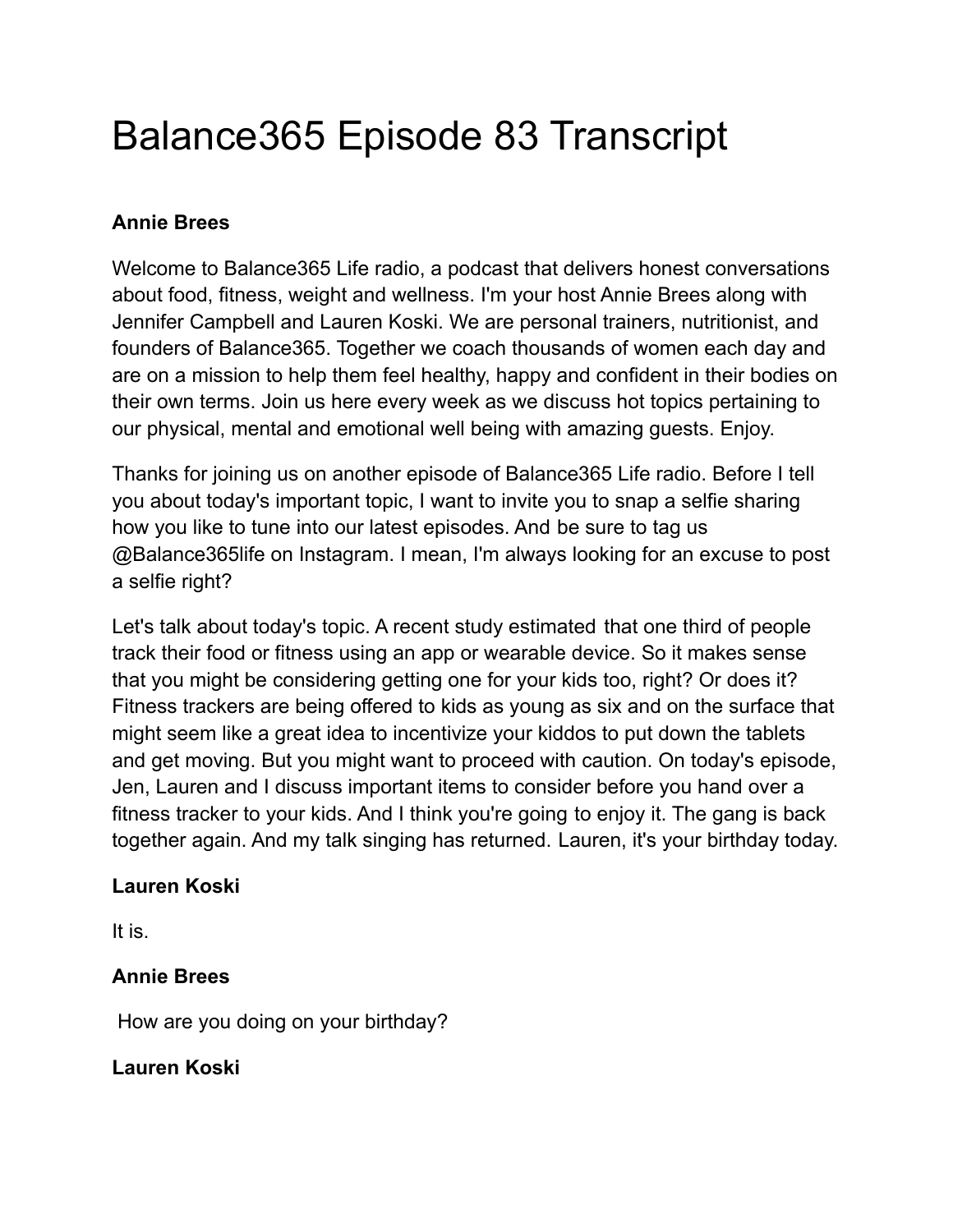I am good. It feels like a normal day. I'm just a little older, I guess.

### **Annie Brees**

Can you tell people what you said before we started recording?

### **Lauren Koski**

Oh, I forgot that it was my birthday until yesterday. And people, like, used to say that, right, and I didn't believe it because I was like, "Okay, like, you're just, like, bragging about how busy you are." But I, like, legitimately forgot because my son's birthday is like next week and so I've been planning his birthday party. And you know, it's just not as exciting as it used to be.

### **Annie Brees**

Well, I think it's really exciting. And if I were there, I would celebrate with you. Thank you.

### **Lauren Koski**

I'm going to a concert next week. So that'll be my celebration.

### **Jennifer Campbell**

Eminem?

### **Annie Brees**

Kid Rock.

### **Lauren Koski**

No, no.

### **Annie Brees**

All right. Are you not going to tell us?

### **Lauren Koski**

You'll have to wait and see.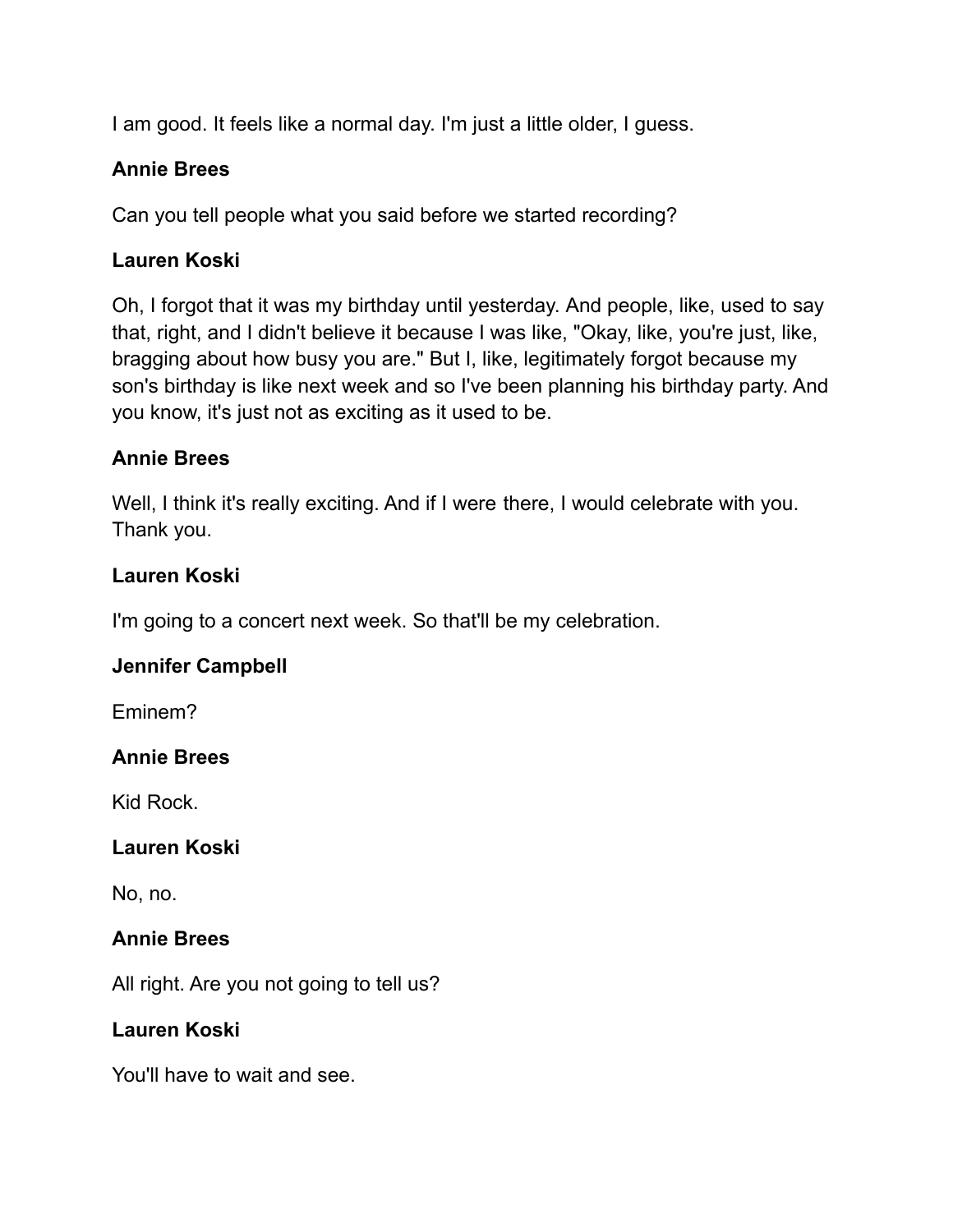### **Annie Brees**

It's a secret?

### **Lauren Koski**

No, Florida Georgia Line and Dan and Shay. .

### **Annie Brees**

That will be really fun. Look at Jen, like, "Huh?"

# **Jennifer Campbell**

I've never heard of those two bands.

### **Lauren Koski**

Okay. It's not the Lumineers Jen doesn't know.

### **Annie Brees**

Right. And Jen, you are headed out on a little mini business trip here shortly. So thanks for joining us, because you got a busy packed schedule as well.

### **Jennifer Campbell**

Yeah. Would you like me to elaborate as well?

# **Annie Brees**

You know, like, what are these, secrets? Am I, like, diving into your personal lives too much?

### **Lauren Koski**

We don't want to bore anybody?

# **Annie Brees**

I don't think it's boring.

### **Jennifer Campbell**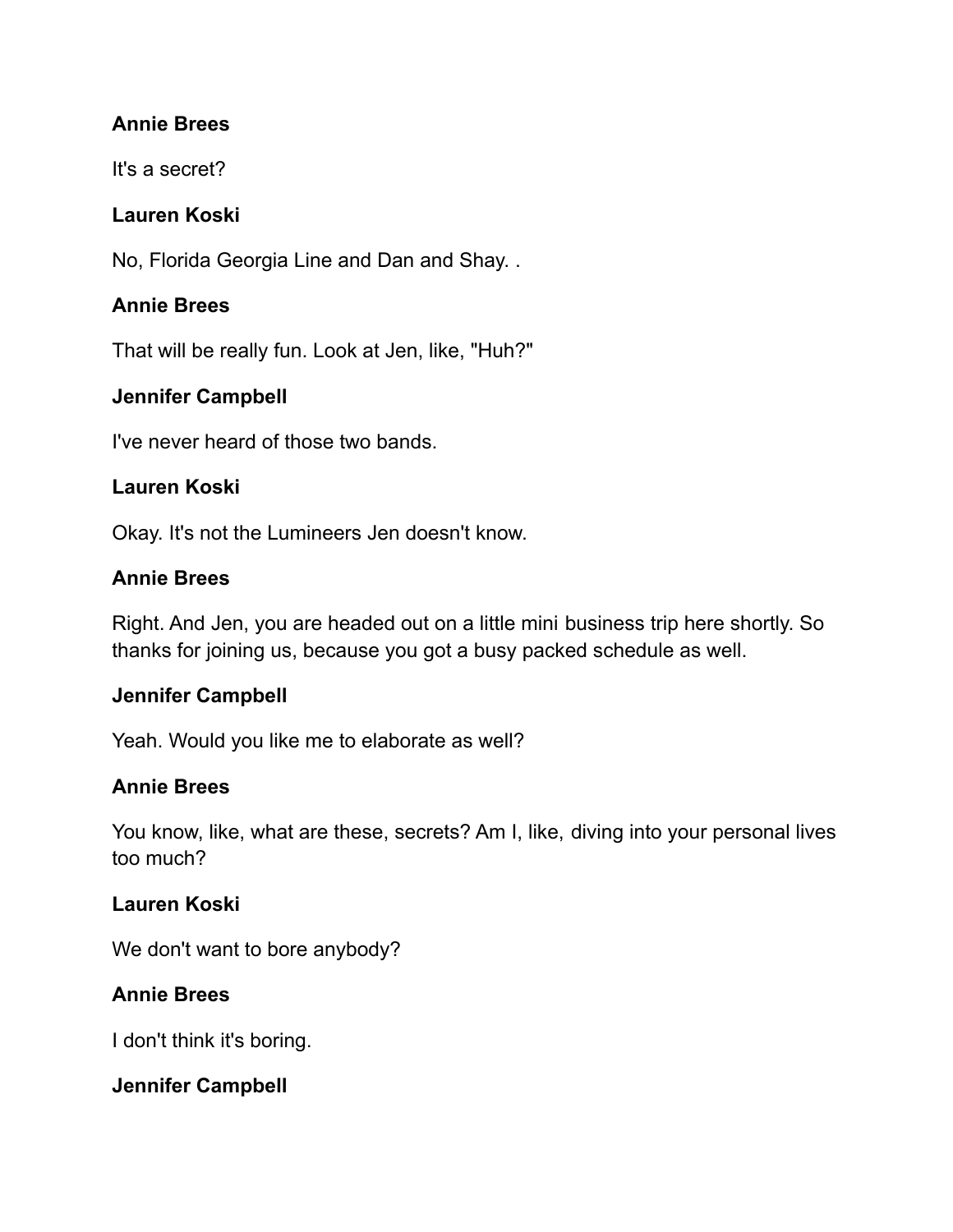I mean, it's kind of boring. I'm going to Minneapolis. And I'm there for a couple days. And then I'm headed into having a week off. And I'll be in Saskatchewan with family. My brother and his wife just had a baby. So I'm really excited about that.

# **Annie Brees**

I don't think that's boring. I think that's really fun.

# **Jennifer Campbell**

Yeah, it is fun. I can't wait for-

# **Annie Brees**

Which part?

# **Jennifer Campbell**

All of it. I'm really excited about seeing the baby, the new baby. You know, when your kids start getting older, like my youngest turns six tomorrow, actually. And you start getting, you go through this phase, well, okay, this is me. I'll speak for myself. I went through a lengthy phase of "Get babies away from me." And I'm back into that stage of being like "No, they're okay." Yeah, so I'm really excited.

# **Annie Brees**

I think they're okay, as long as you can hand them back when you're tired of them.

### **Jennifer Campbell**

Yeah, of course. their youngest is still three, right?

# **Annie Brees**

Yeah, she's, I love three year olds, though. Like I think she's so fun to talk to. And we do our makeup in the mornings and, like, we hang out. But yeah, but I think babies are a lot, like, baby babies are a lot of work. And they stress me out.

# **Jennifer Campbell**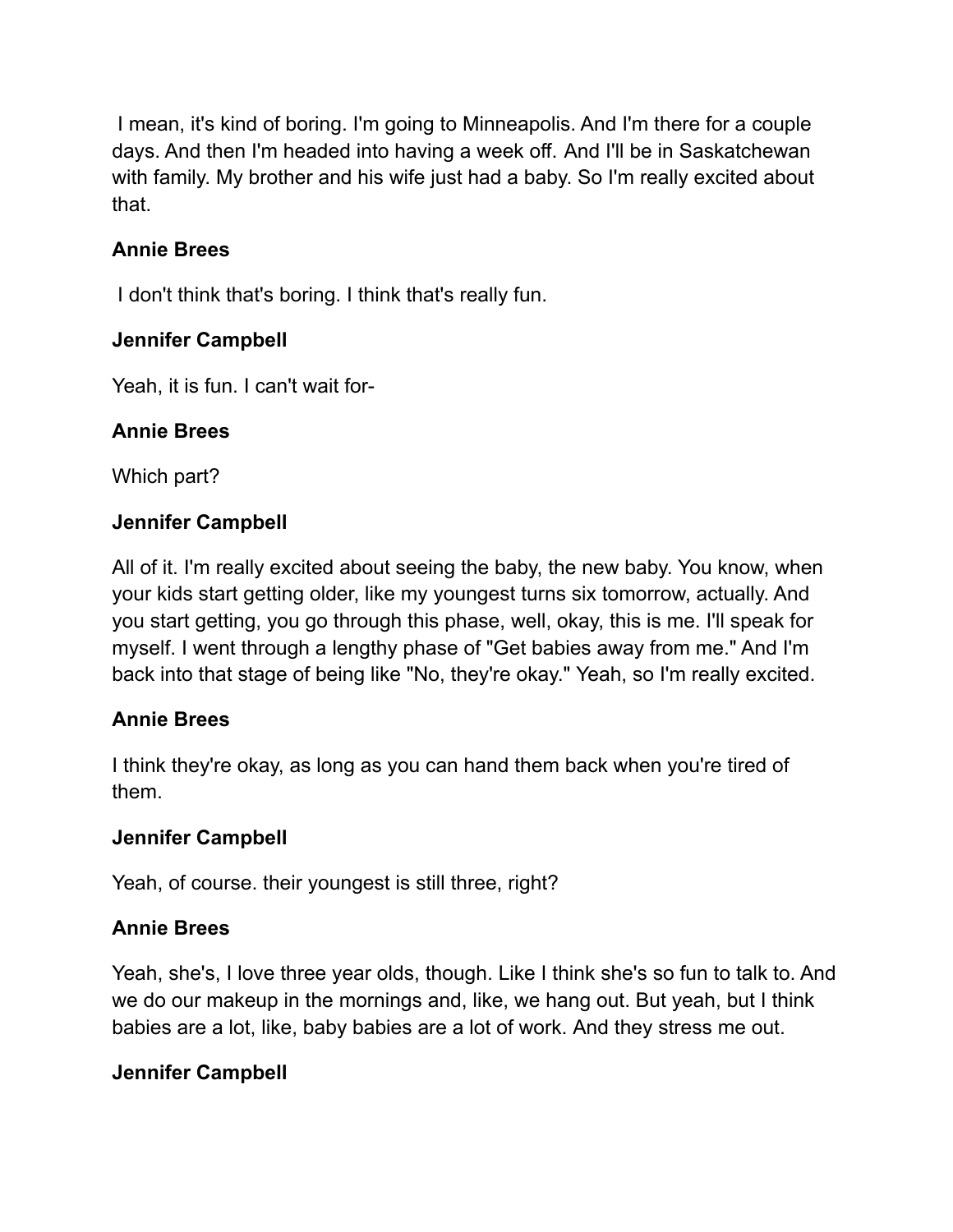I love babies. But my youngest cried so much the first year of life that I had, like, PTSD or something. And for years, if I heard a baby cry, I could, like, feel my anxiety going up. I was like, "Get me away from this baby."

### **Annie Brees**

Yeah, hat tip to all the moms out there that are dealing with fussy babies.

### **Jennifer Campbell**

Crying babies.

### **Annie Brees**

Yeah, that's a rough job.

### **Jennifer Campbell**

It passes.

### **Annie Brees**

It does, it gets better. And then they're three and they're doing their makeup. I caught Blair in the bathroom saying "Do my eye shadow, do, do, do, do my eye shadow."

### **Lauren Koski**

That's Benny's favorite song minus the eye shadow part.

### **Annie Brees**

Yeah, I'm like, Okay, I guess this is what happens when you hang out with your mom this much. So speaking of kids, we have a topic that we've covered for adults before, but we have not covered it for children. And that is fitness trackers, should kids be wearing them? And we've covered this topic and a podcast called Tracking Weight, Steps, Food: When It Hurts When It Helps because we had been hearing from a lot of our Balance365 members that they had kind of a complicated relationship with fitness and food trackers. And so we address the adult perspective. And that podcast, if you haven't listened to it, go back and give it a listen. But this episode we want to discuss, should you let your kids use one? What are the pros? What are the cons? What are the components that you need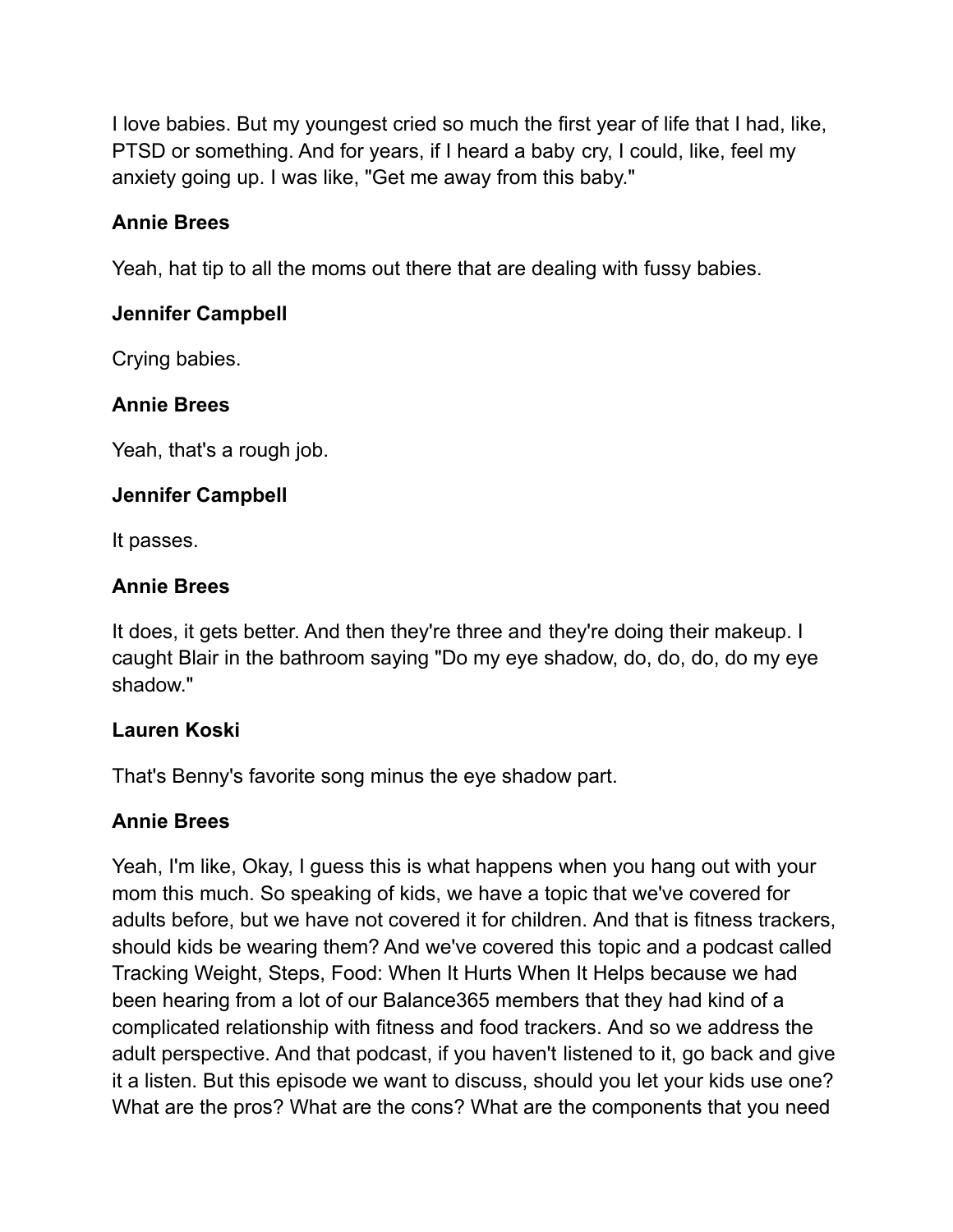to be aware of? Jen and Lauren, do you guys use fitness trackers? I can't remember.

### **Jennifer Campbell**

I do periodically. I didn't for a really long time, I think I shared on our adult podcast that I had, like a lot of women, developed a very unhealthy relationship with my Fitbit to the point that I just had to stop wearing it. And years went by. And actually, just this past year, I started wearing it again, because I just periodically to check in you know, because when you work a desk job, you can really underestimate how much you move in a day. And when we really got kind of busy with this company, and my life became more of a desk job my daily movement went down significantly. And I think I was in denial about that until I thought I'm going to check in with this with this Fitbit. And then I was actually shocked how little I move in a day. So, yeah.

### **Annie Brees**

Yeah, it was just so it's just to help you create some awareness.

### **Jennifer Campbell**

Yeah. And I mean, life like I'm not it doesn't rule my life. I'm a grown up. I'm the boss. It just kind of there to keep me honest.

### **Annie Brees**

Yeah, Lauren, do you wear a fitness tracker?

### **Lauren Koski**

No, I used to and I lost it. And I just never got a new one.

### **Annie Brees**

That sounds like me. I think at the time we recorded the adult podcast, I was wearing an Apple Watch. But then I cracked the screen. So now it's just sitting in my cabinet on the to do list of things to get fixed. But that was probably six months ago.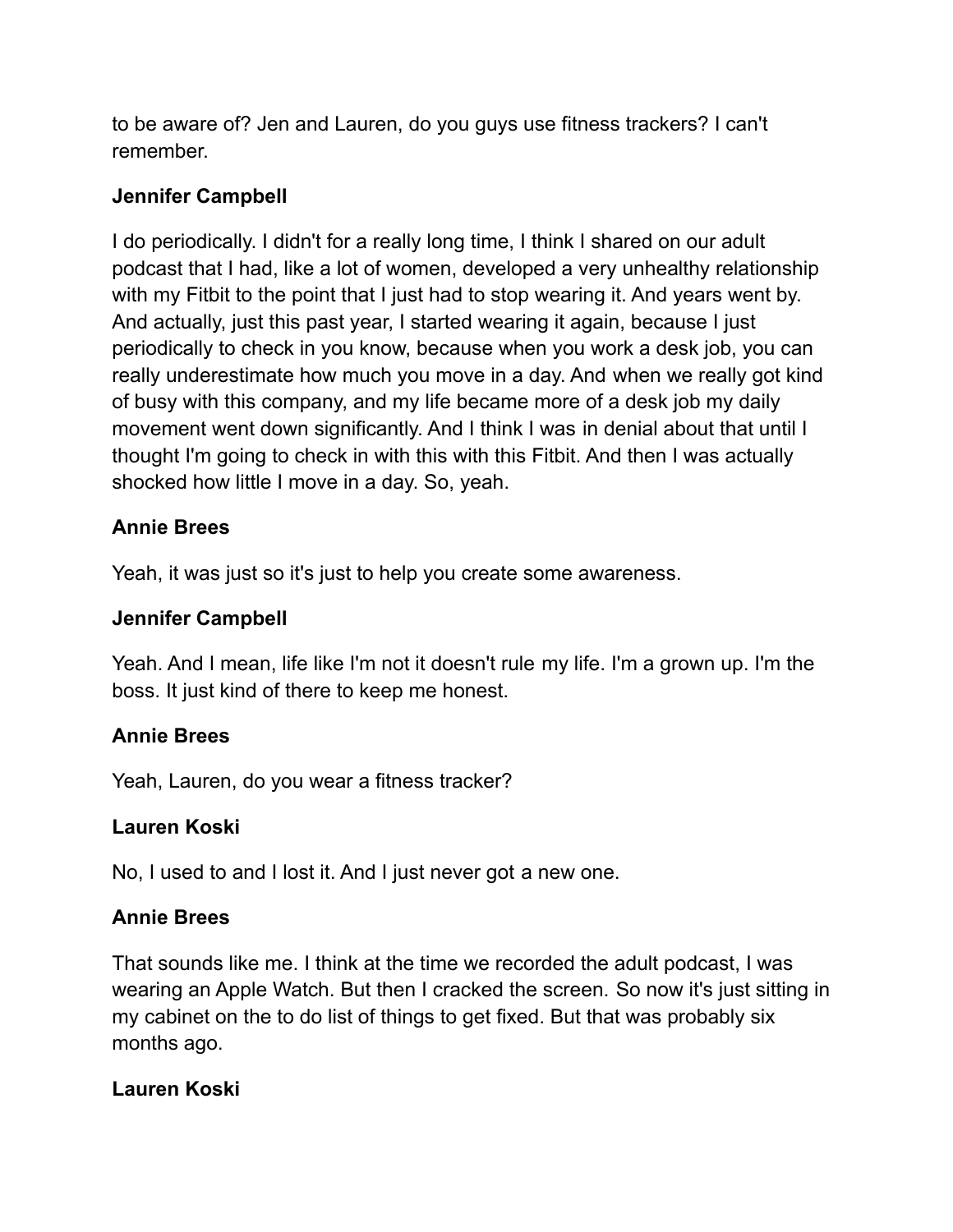Yeah, I'd like to get a new one. I just just haven't. It's not a big enough pain point in my life.

### **Annie Brees**

Yeah, so and I think we said this in the adult episode, that we don't think that there's anything inherently wrong about fitness trackers for kids or tracking movement in general, as it pertains to kids, it's more the relationship that you have with tracking or your kids have with tracking. And that we think deserves a conversation about whether fitness trackers for kids can be helpful and when they can be harmful. Do your kids wear any, Jen? Any fitness trackers?

### **Jennifer Campbell**

No. But when I first got my Fitbit, because I actually got it, I didn't have one for years. And then my husband got me one for I don't know, Christmas or birthday some year. And I actually put it in the cupboard for like another year before I had decided, "Hey, I should check this out, see where I'm at." And when I first started with it, my kids were fascinated by it. And my son would ask to wear it all the time. And he would just want to look at his steps.

And, of course when Costco, we walked into Costco one day, and there was this big display of Garmin fitness trackers, I think they're called Vivo Fits. And they're, you know, they're marketed to kids, they have kid band, and they got really excited about that. And, you know, of course, "Can I have one? Can I have one? Can I have one?" But that passed. And then I think a kid at school got one that kind of flared up a desire for one again, and then it passed. But actually, actually, when my son is riding his bike over to his friend's house, I actually just will throw it on his wrist as a watch. And so he knows when to come home.

### **Annie Brees**

Yeah, yeah. Lauren, what about you? Does Elliot?

### **Lauren Koski**

No.

**Annie Brees**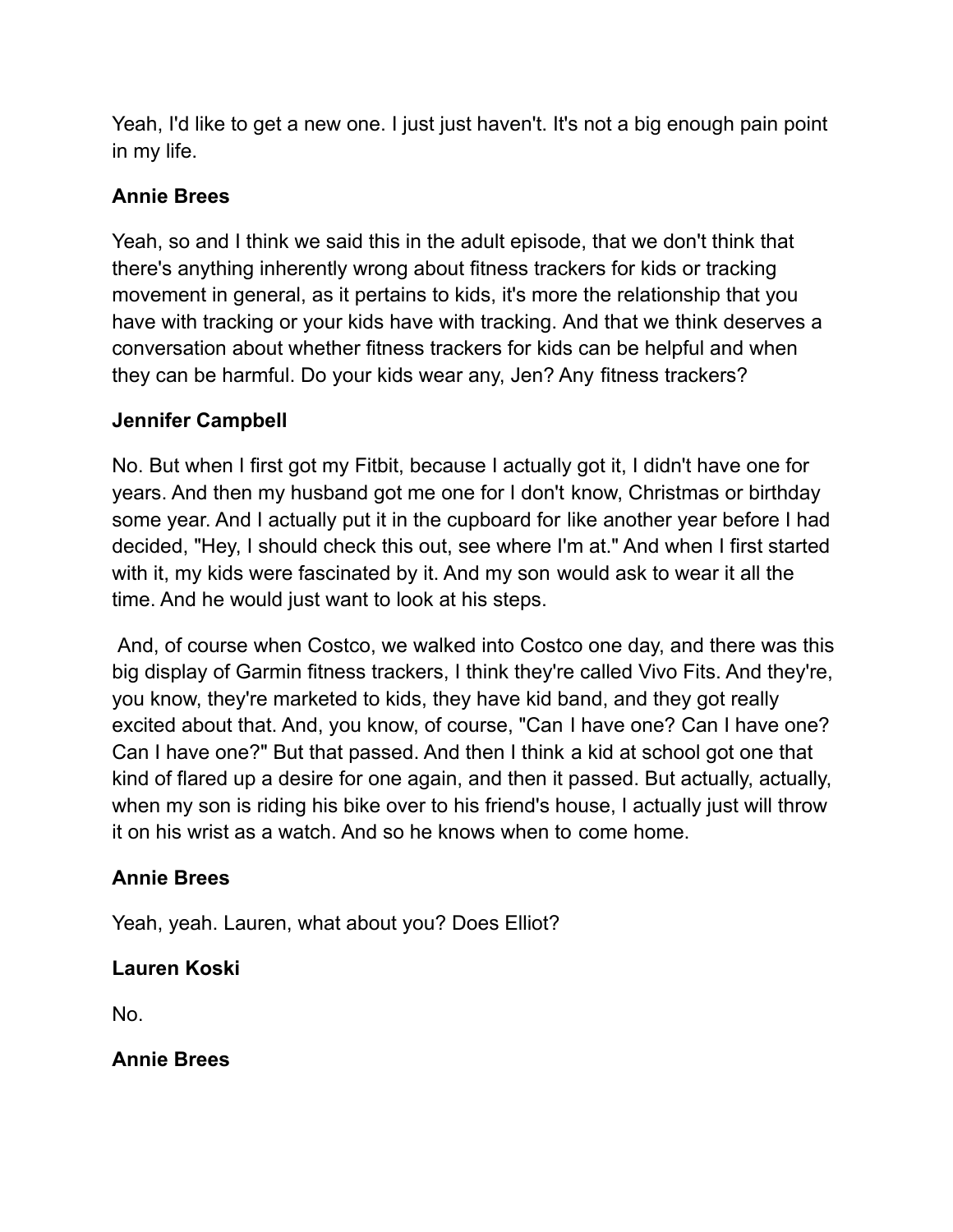My kids don't either. They've been curious about it. But it's more, it's more just me being concerned with investing an amount of money and them not treating them with care.

### **Jennifer Campbell**

Yeah, I mean, these, these Garmin ones were \$100. And my son got a watch watch, like a digital watch, for Christmas last year and two months later, gone. Who knows where it is? But it was like \$15. So the thought of getting buying \$100? Like, no way, not for our family anyways.

### **Annie Brees**

Right? And this is coming from a woman who just shared that I cracked my iPhone watch. So it's kind of like, you know, monkey see monkey do. Like, maybe I should also take better care of the things I have. But anyways, I just wanted to highlight some important, what we think are important components, whether when you're discerning, "Should my kid wear a fitness tracker? Should they not? What items do I need to consider?"

First and foremost, I think the most important thing and you know, we're not, like, parenting experts. We're just really speaking from our own relationships in working with women and parenting ourselves. But do your kids want to wear a fitness tracker, I think is, like, should be your first question. And I think so often you see parents kind of leading the crusade as trying to, as a means to motivate their kids to get up off the couch or put down, what is it Roblox that they're playing now or Minecraft or whatever? But if your child feels obligated to wear it, or is wearing it to please you that could start a negative connotation with exercise, which, if your intention is to get your child to exercise more, that could backfire on you rather quickly. Right?

### **Jennifer Campbell**

Yeah, yeah. I mean, I I'm really nervous about them. Actually, that day, we walked into Costco, I took a picture and posted it to my Instagram stories and said, you know, basically like, "Oh, God, can we not with kids?" And that's because I see so many adults that have, like, problems with their fitness tracker, and a lot of anxiety around them. And the responses I got a lot of you know, a lot of people agree with me, but a lot of people disagree with me and told me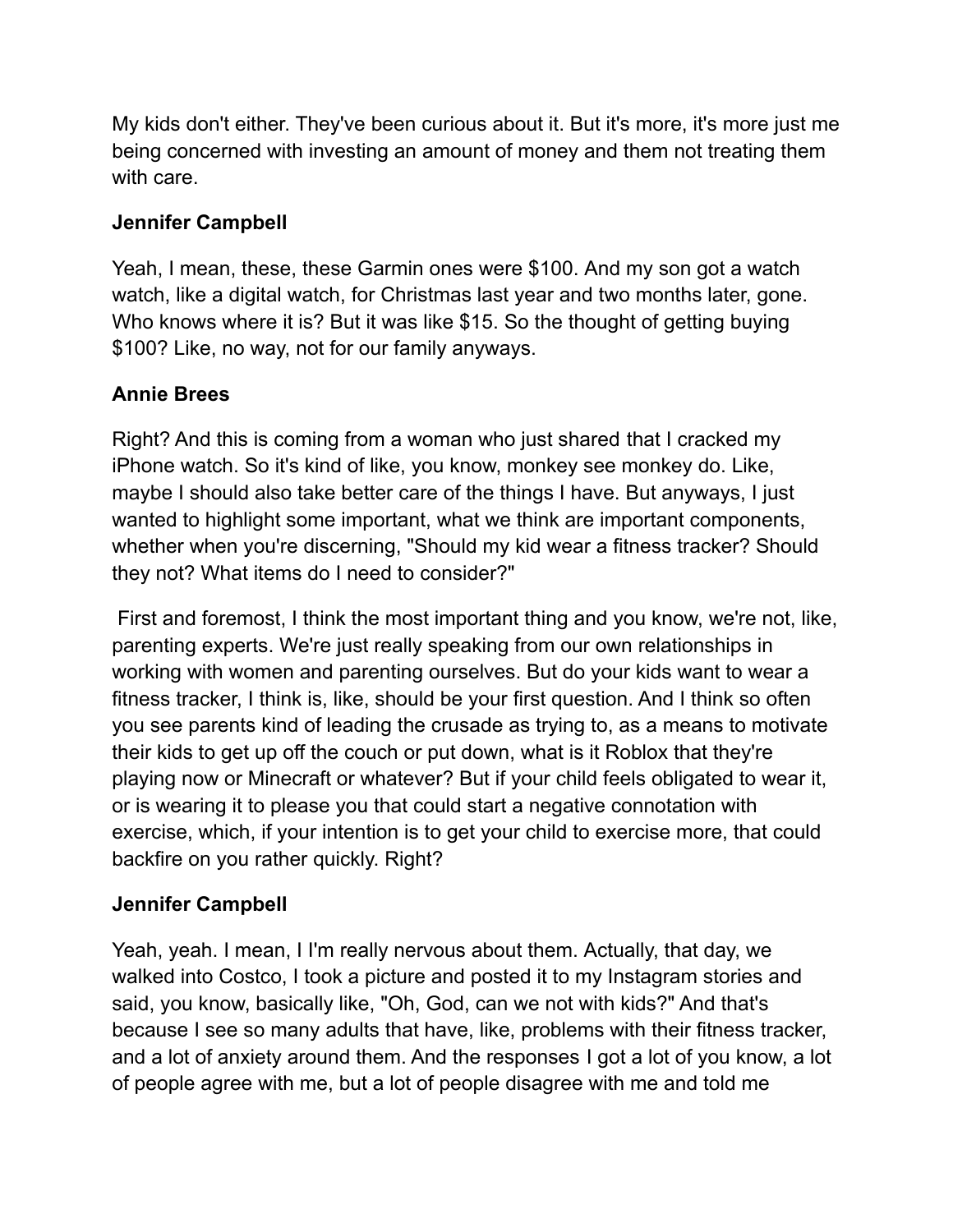"Actually my kids have one and they love it. Full stop." And I was like, "Oh, that was kind of a jerk move of me kind of judging."

But it did cause me to kind of pause, zoom out and go "Okay, like, again, maybe not every child develops an unhealthy relationship with it." I think that it's smart to look at the risk factors of your own individual child to see if a fitness tracker is right for them. The other thing is one woman who messaged me told me her son is autistic and the different challenges they have. Her challenge was getting him to do any exercise at all. And she had said, for whatever reason, they had this tracker, this Garmin VivoFit and it had been a game changer for her son in making it into a game because he can you earn credits for exercise.

And so I thought "Okay, Jen, you aren't the parenting expert, calm down." But it's just not something I'm comfortable with for my kids because of all the issues I see in adults.

### **Annie Brees**

Yeah, I think that's actually one of the kind of selling points is that it can gamify your food and fitness routine, which this is something we covered in our adult podcast episode because it has the same effect on adult as it does kids. And that can, this gamify concept can stimulate competition, like within yourself, like "Can I beat what I did yesterday? Or can I walk more steps than I did this morning? And can I walk more steps this evening?"

It can also stimulate competition with others, like friends or even strangers, depending on the community privacy settings, which we'll talk about in a little bit. And like you said, I think this can be a good or a bad thing, depending on the kid. And just like I really thrive on competition. I think it's like super fun. And I'm like "Okay, yes, I'm all in." And I know, correct me if I'm wrong, Jen, but like you see competition here like "Oh, no."

### **Jennifer Campbell**

Yeah, I'm not a competitive person. Yeah, the other thing I wanted to mention is that my middle son is a perfectionist. And I already see the tendencies because I was the exact same way. And I know now that that personality type is at higher risk for disordered eating and disordered exercise. Because obviously, a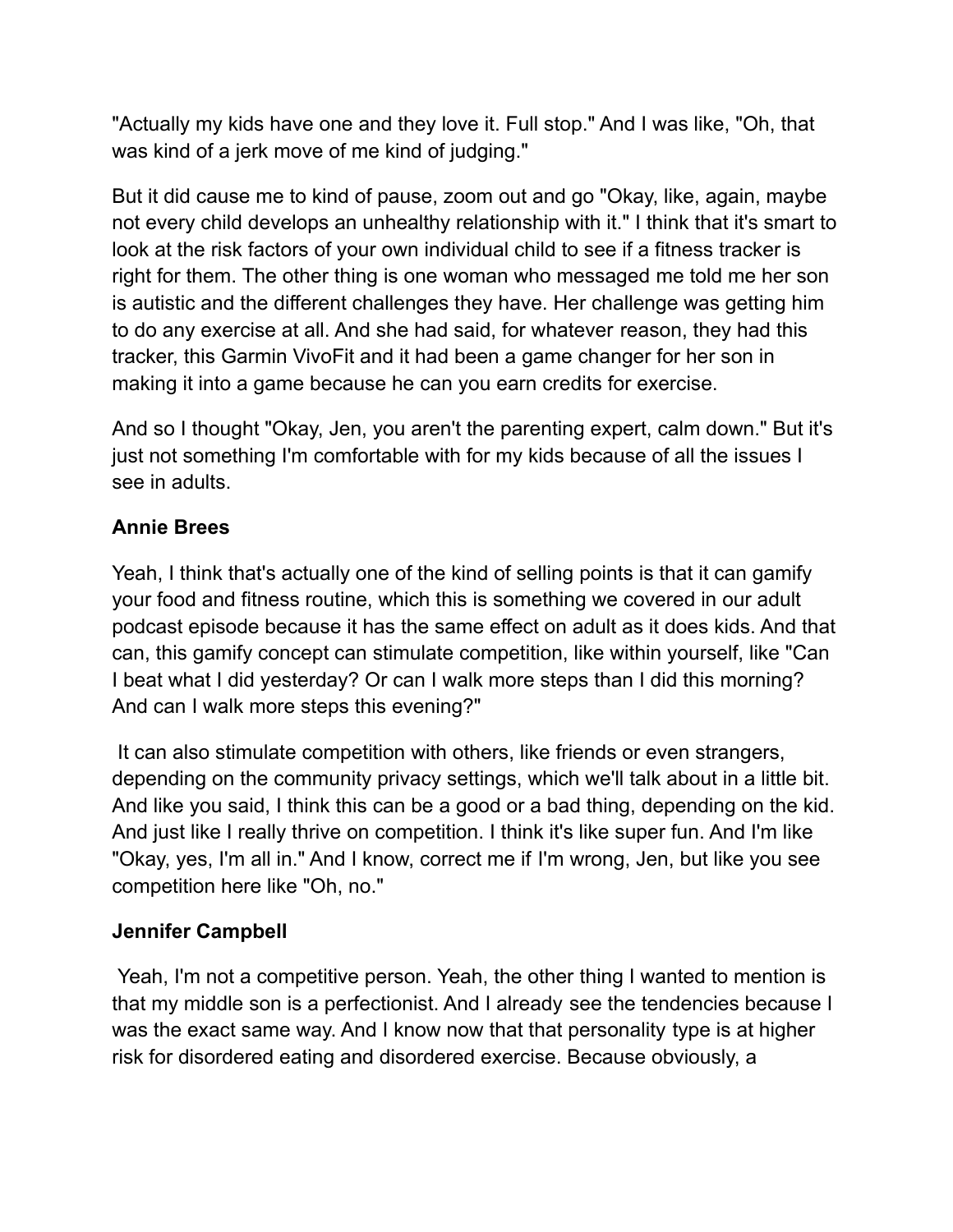perfectionist will be trying to get it perfect, I think perfectionists are at a high risk for many issues.

And so as far as looking at the individual children, that's something I think, well, my middle son could really get anxiety around fitness trackers. He gets anxiety around like spelling tests, because he has to do everything perfect. And so yeah, I think looking at the individual child, I can see, well, my middle son could really, this could really be a challenge, something that would start out fun would take him down a rabbit hole, and could be a source of anxiety for him. And my other two sons might be okay with it. However, what, you know, I'm just not going to bring that into our home kind of thing.

### **Annie Brees**

And I think that's, that's the key here that you touched on like it, it can start out as something really fun and engaging and entertaining as it can for adults. But before you know it, you're like, "I'm not even going to go on that walk because I'm not wearing my step tracker. And it doesn't count. If I'm not wearing my step tracker."

### **Jennifer Campbell**

Yeah.

# **Annie Brees**

Or like, if you like you have it like separation anxiety. Or you feel bad because you didn't achieve as many steps today as you did yesterday.

### **Jennifer Campbell**

Yeah. And if your kid develops those same issues then, so for example, on the VivoFit, you can earn screen time. And it's like, so then it's almost like how adults use movement as earning your food. Do you know what I mean? Like it can become this really unhealthy association.

### **Lauren Koski**

They use treats as a reward for dinner. Like it's kind of the same concept.

### **Jennifer Campbell**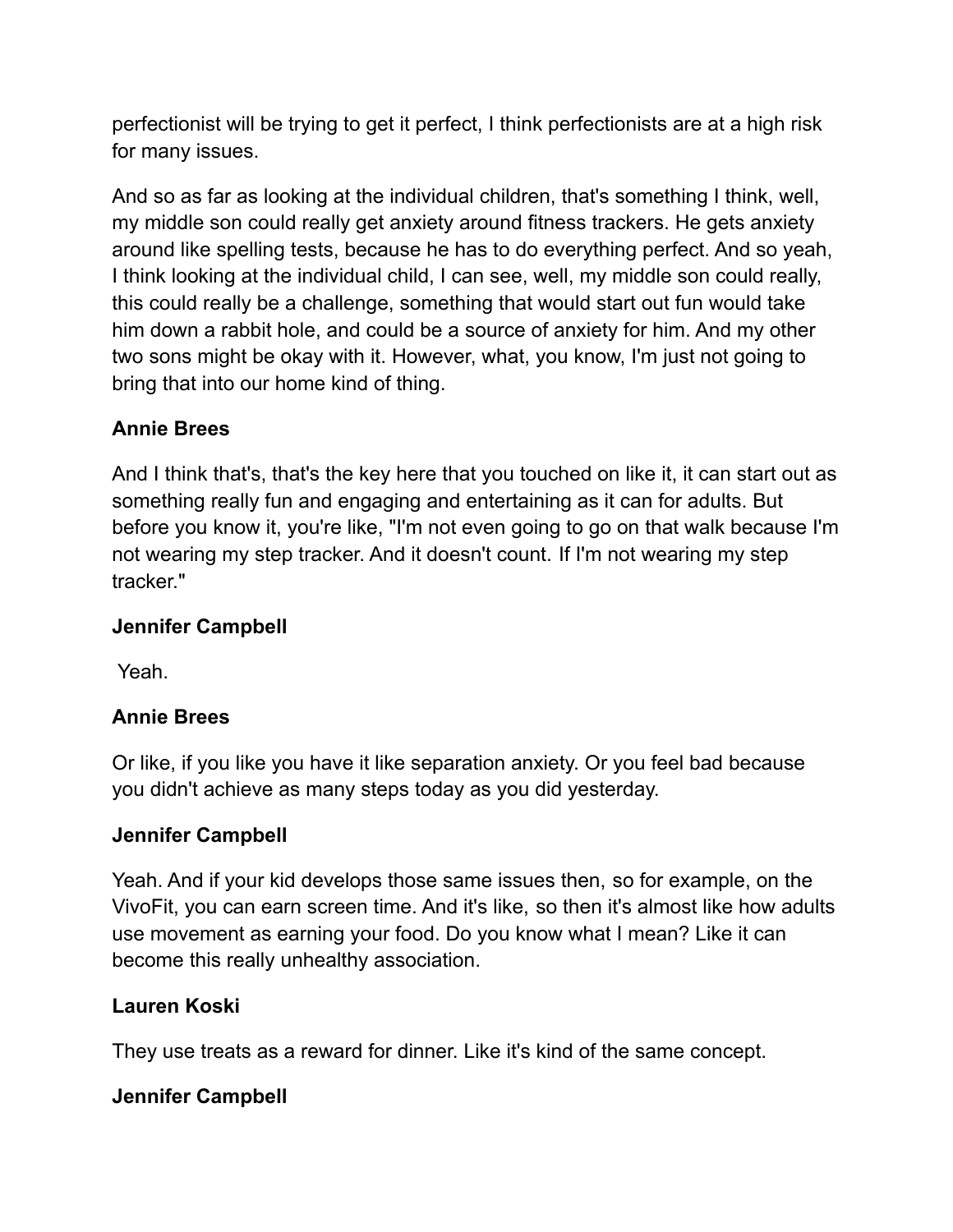Yeah. And rather than just getting a child to move to move, can you imagine if one day, you wanted to go for a family walk? And your kid is like, "Well, sure, because I'm going to get screen time for this." You know what I mean? Rather than just enjoying the family walk, right? So I'm just not sure that's a path I want to go down.

# **Annie Brees**

Well, and you might not know that it's happening until it happens.

# **Jennifer Campbell**

Exactly.

# **Annie Brees**

And so as much as I would love to end this episode be able to be like "This is a surefire Yes. This is a surefire no" like this, you know, welcome to parenting, you're just gonna have to do your best to discern and hope you don't screw it up, right? The other thing that I want to think, I think is really important, and I'm pointing out is, if you're considering some of the various fitness trackers on the market, I think it's worth the investigation to look at what elements it's tracking. I know for a while Sloan had, my oldest, had a step tracker, I think it was like a UNICEF step tracker. And it was had a really cool initiative in it that for every mile she walked, they donated something to an underserved population like you, I think it was, you know, clean water to an underserved population. And all it was tracking with steps.

And also know that there's fitness trackers out there that can track way more than that, like sleep, your total minutes moved, your body weight, you can maybe track the calories you've burned, or even input calories that you've consumed. And I think it's important to create some awareness on like, are these elements that my kid really needs to track and be concerned of? Do I want them to have knowledge and awareness of this? Is this even age appropriate? What do you think?

# **Lauren Koski**

Yeah, I mean, I think all of that, I think you just have to be really aware, like Jen said, of your kid, you have to be really aware of the possible drawbacks and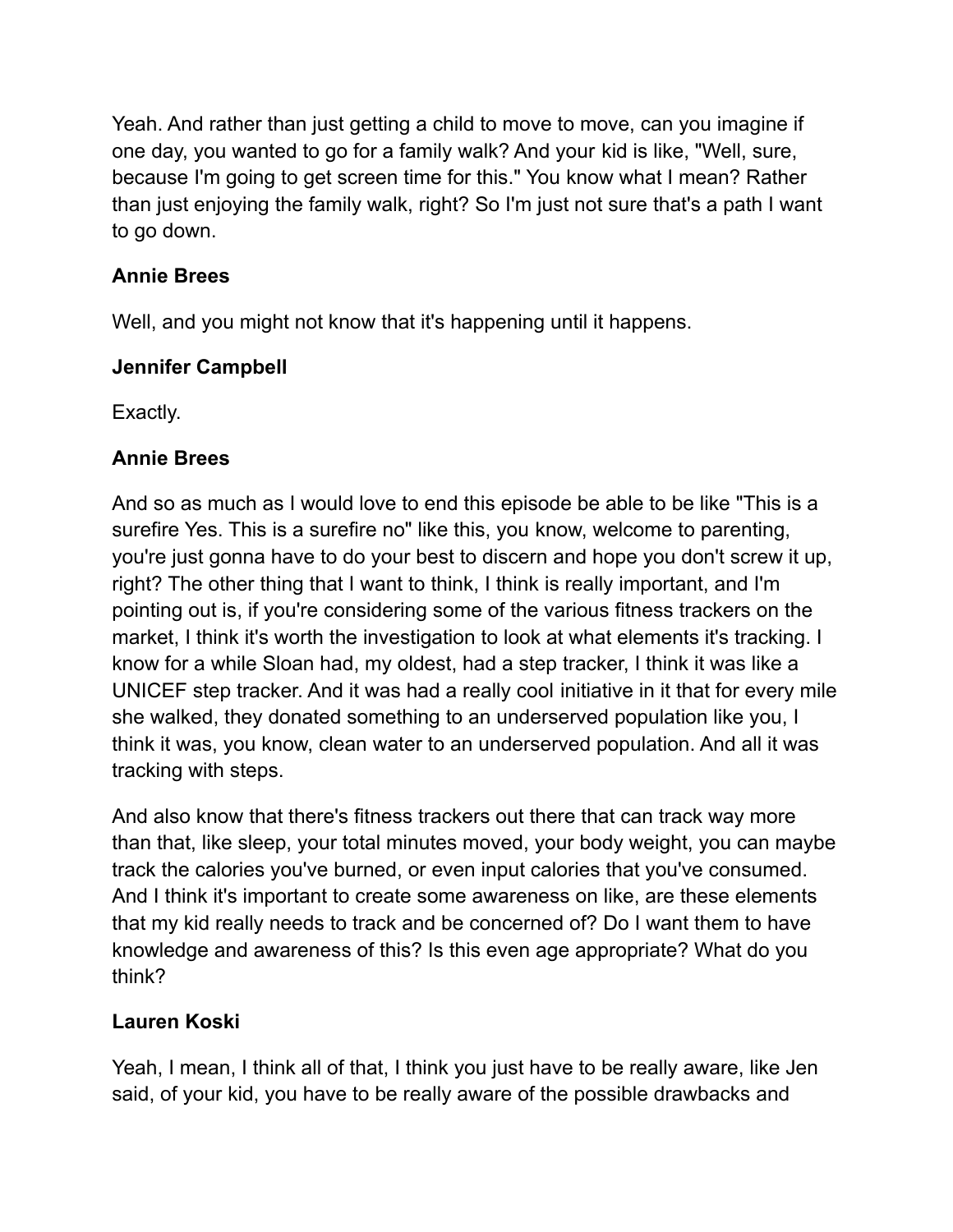things that come along with it, like we said, viewing movement as punishment, viewing movement as it as a reward for something else. Because most kids, at least when they're younger, they are intrinsically motivated to move. It's fun for them, right? And once you add a reward, you can negate that possibly. Not saying that it can't be helpful for some kids, you just have to be really aware, I think.

# **Annie Brees**

Right? Because now they're climbing the tree to earn a reward or earn the screen time or get the steps-

### **Lauren Koski**

Or they're not climbing the tree because they need to get their steps and climbing the tree isn't steps, you know?

# **Annie Brees**

Yeah.

# **Jennifer Campbell**

Yeah. And it disconnects you from the experience when you become overly concerned about what you're earning?

### **Annie Brees**

Yeah.

### **Jennifer Campbell**

And it's interesting how the three of us pause, you know, so it really depends where you're at, if you think this would be a good idea where the three of us have really seen the dark side of the fitness industry and the dark side of, you know, the rabbit hole people go down with fitness. And so of course, the three of us, you know, we're going "Whoo, caution, like really proceed with caution." I think the problem is in the general population, a lot of people just haven't woken up to that yet, maybe. And they think, "Whatever the fitness industry says is gospel." Like a lot of people don't even know that there's absolutely no science around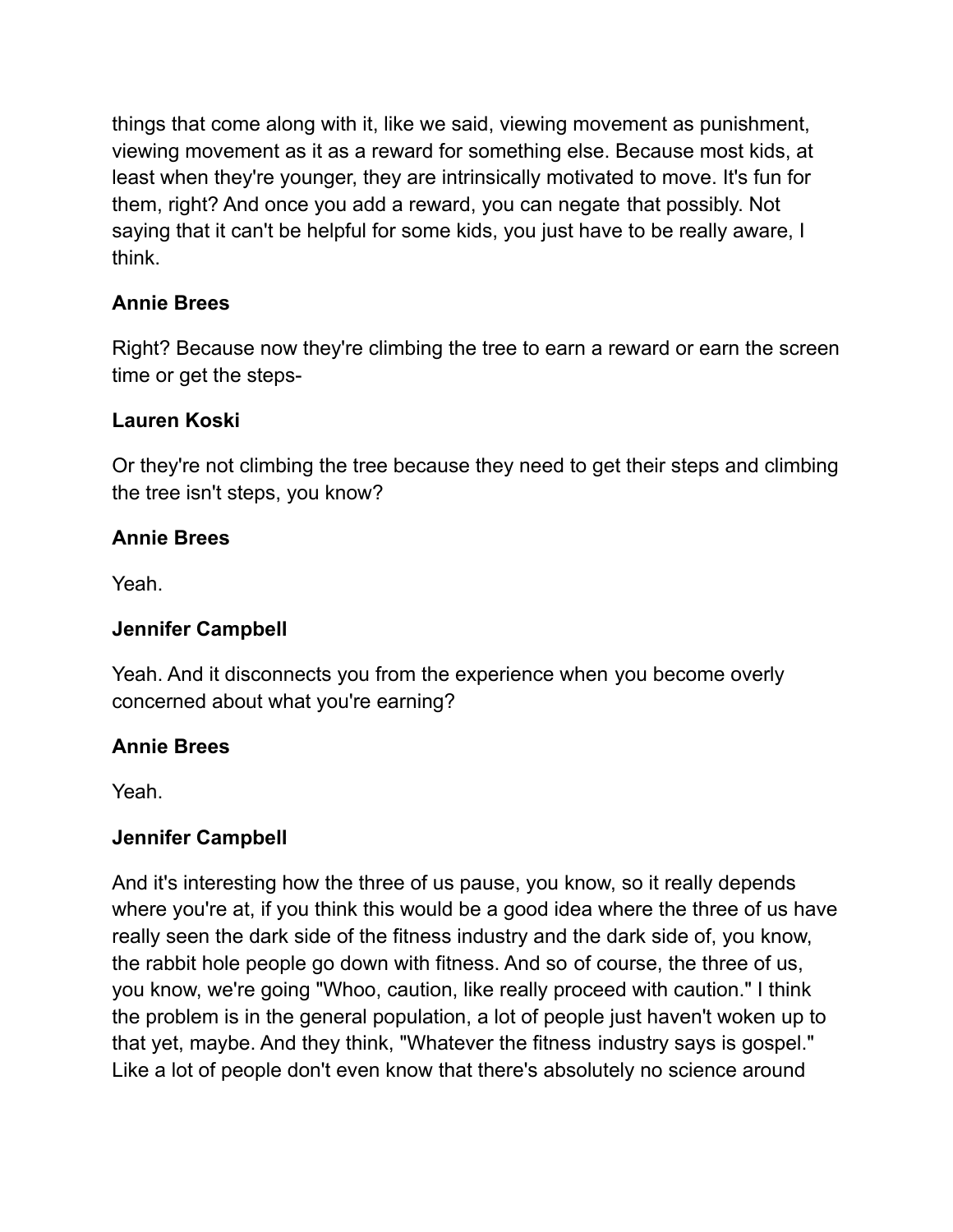10,000 steps a day, like there's no real reason to have that as a goal. It just what, it's what the, you know, it's just the default setting on the fitness tracker.

# **Annie Brees**

I'm almost certain, I think I shared this in previous podcasts. But I'm almost certain that the original creators of the pedometer, the technology available couldn't exceed 10,000, or something like that. So it was just like, that was just the limit. And then all of a sudden, it was like, this is just the thing now. And it turns out, it might be a really good stretch goal. But what we see and adults is women being like, "I can't get 10,000 steps. I just get so they feel so discouraged they don't do anything at all."

And we're over here saying like, "Okay, well, if you really want to track your steps, how about you shoot for 5000?" And they're like, "But no, no. 10,000 is like the goal." And we're like, but yeah, right. Right, like, so it's not that we're I don't think we're saying no to fitness trackers for kids or adults, for that matter. Obviously, you have one, my kids have used one in the past, it's more just like, we're like giving a side eye, you know, like-

# **Jennifer Campbell**

Yeah, and the problem is that these things come for sale at Costco. And, you know, people that don't have the awareness we do they walk in, and they're like, "This is awesome." Or, you know, it happens to come out right before Christmas, like the ones we saw last year. And it's like, "Oh, this would be a great Christmas gift. It's in the price range I can afford. It's new. It's cool. My kids seem to really want it. Great Christmas gift."

# **Lauren Koski**

And then we have to talk about marketing to kids, right? Like, do they want a fitness tracker? Do they want it because it has like Mickey Mouse on it? Or PJ Mouse? You know?

### **Jennifer Campbell**

Yeah. And that actually could be a whole new podcast is the fitness industry and food industry-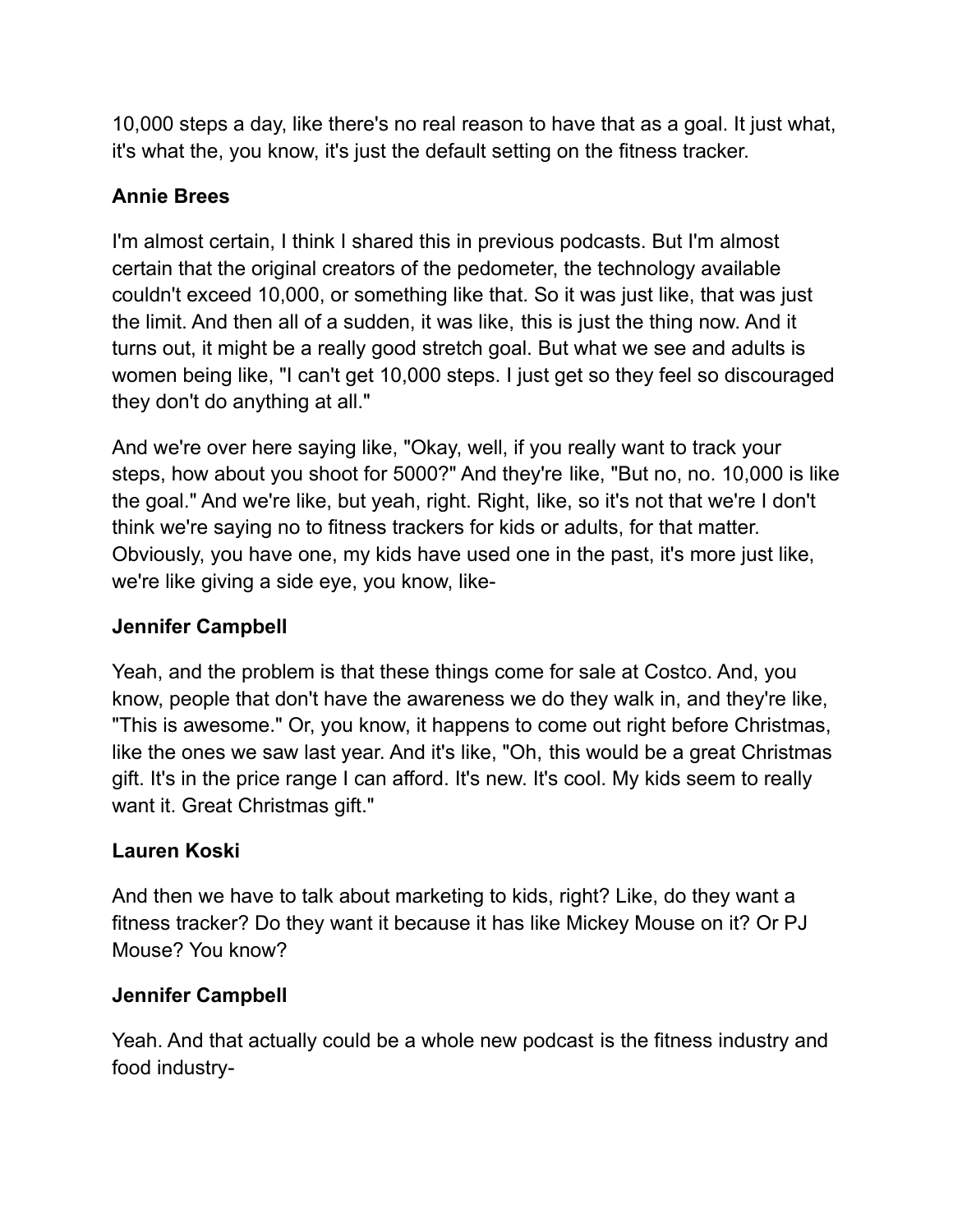### **Annie Brees**

Food Industry? Yeah, yeah. So I think kind of what we've been talking about in a roundabout way is that like this can this can greatly affect how your kids view health, quote, unquote, and it is potential that they could spark like an obsession with health. And yeah, and-

### **Lauren Koski**

One thing I noticed that you-

### **Annie Brees**

Sorry.

### **Lauren Koski**

One thing that I don't think we've mentioned yet, too, is that just like with food, we've done a podcast on kids and food. They're black and white thinkers when they're young. And so they don't, like if they have a goal on their step tracker, you know, the same as we were just talking about with adults. It's not like, "Oh, well, if I don't hit it, it's okay." It's like good versus bad, black and white. Like, that's just how their brain at a certain age thinks.

### **Jennifer Campbell**

Yeah, and so what message as a parent, are you, you know, are you giving them right? So is it. So when my son did borrow my step tracker, so my thinking was that I was wearing one and I found it helpful and I didn't want to create this thing around it, where I told him they were bad. Or you It's like when you won't let, it's like, that restriction thing, when you won't let your kids do something they become obsessed with it. And I thought, you know, I was nervous about it. But I thought "Just just let him wear it a couple of times, he can see this actually kind of boring, right?"

Because he's just, he thinks it's this really cool thing. But it's really not like it's something I literally look at, you know, a couple times a day. And so that's what I did. I let him wear mine for a couple times. And he was like, "Oh," you know, and then the magic is lost, because he's done it. It's like going on a ride. You know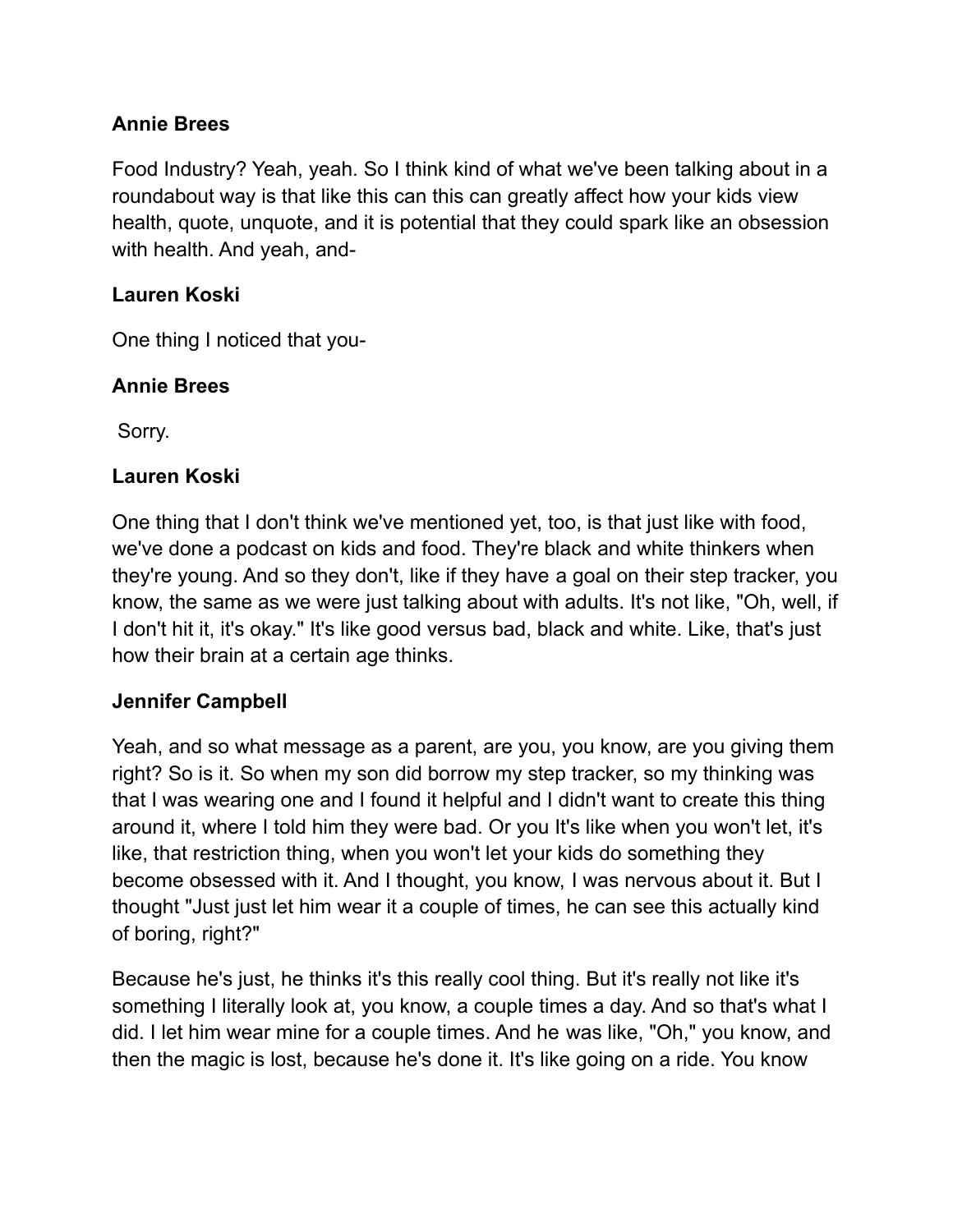what I mean? Like, "Oh, okay." An underwhelming ride at. You're like, "Oh, this wasn't that fun."

So I didn't want to, you know, and that because I think that's also important on how we communicate things to say, you know, there's the one end where parents are like, "This is the best thing ever, it's going to track your steps so you can be healthier. And that could cause anxiety." Then there's the other end of the spectrum where where we see this, you know, people who are like sort of obsessed with finding diet culture everywhere. Those are bad, they are bad. You know what I mean? Like it creates another type of preoccupation.

# **Lauren Koski**

Yeah, yeah. And I think as a parent, you if you're wearing one, you need to be aware of your relationship with it and the words that you use, you know, Are you frustrated and saying, "Oh, I didn't hit my stuff goal today" and complaining about it? And then your kid has one too, you know what I mean? It's the same thing with with food, again, that we talked about in the food podcast.

### **Annie Brees**

Yeah, cuz like monkey see, monkey do.

### **Jennifer Campbell**

Yeah, if you're looking at your kids data and telling them "Oh, you didn't move very much today," you again, like it's the same thing as judging them for their food. You're just taking your kids on this anxiety ride over food and fitness, right at a very young age and keeping in mind, they really are bombarded with kind of weight and body talk from a young age like all, you know, all the research supports that at a very young age kids already are aware, you know, they're aware of weight loss, aware of dieting, aware of food choices, we've had podcasts on this, we see it in our schools being taught like they're already in that environment. And so introducing Fitbits, or any fitness trackers can be just a slippery slope.

### **Annie Brees**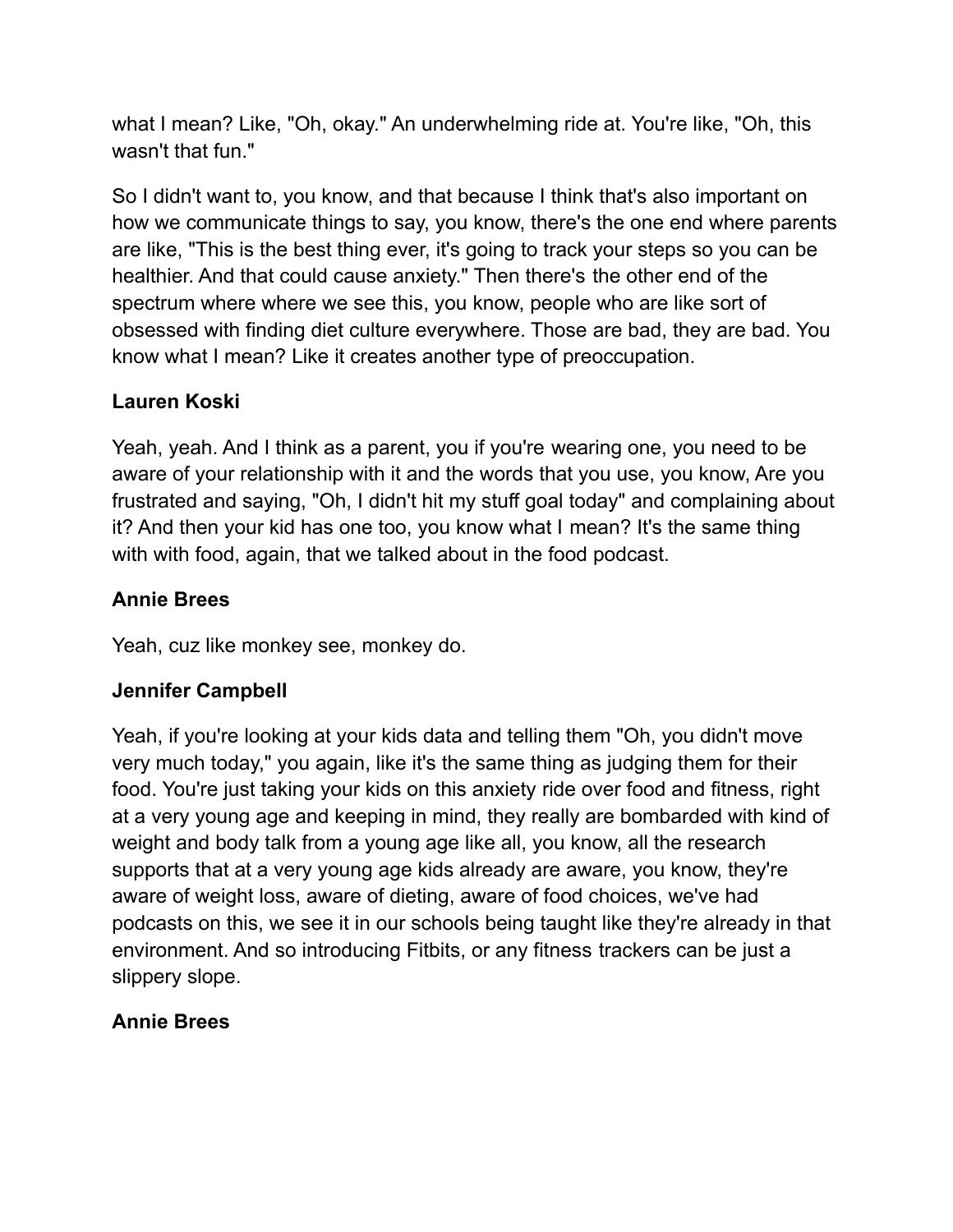Absolutely, I mean, I think we share that statistic, I know we share that statistic in our free workshop about what is it, like, 40 to 50% of nine to 12 year old girls are already, sometimes or more often on a diet, like-

### **Jennifer Campbell**

Yeah, and that's the other thing to know is like, again, I know boys have, you know, body image issues. And it really is a growing demographic, you know, that men are having body image issues and boys, but I guess, historically, we've always seen the stats are way higher, and girls, right, as far as body image issues, dieting, eating disorders.

And so I feel like if I had it, I feel like there's a difference of letting like a nine year old boy test out my fitness tracker, run around the block, look at the steps, "Cool!" And then he moves on with his life to, like, buying a 13 year old girl a fitness tracker, who is already, has already started to become preoccupied with her weight. Do you know what I mean? Like the likelihood of that fitness tracker becoming a tool for learning versus a tool for punishment. You know, it's very different between those two children.

# **Annie Brees**

My last point too that I think parents really need to consider is the privacy that comes along with these fitness trackers, because a lot of these fitness trackers have accompanying online communities. And there was a children's online privacy protection act that states that personally identifiable information about children under 13 cannot be collected unless parents give consent.

But I have friends that have kind of that tween age girl that have certain fitness memberships to online communities that can chat with other people. And I think that's like a whole nother ball of wax that you need to be considered when you're potentially purchasing a fitness tracker, like, who can they connect with? Who can see this information? What information can they see?

# **Jennifer Campbell**

Have you guys seen that new Netflix documentary?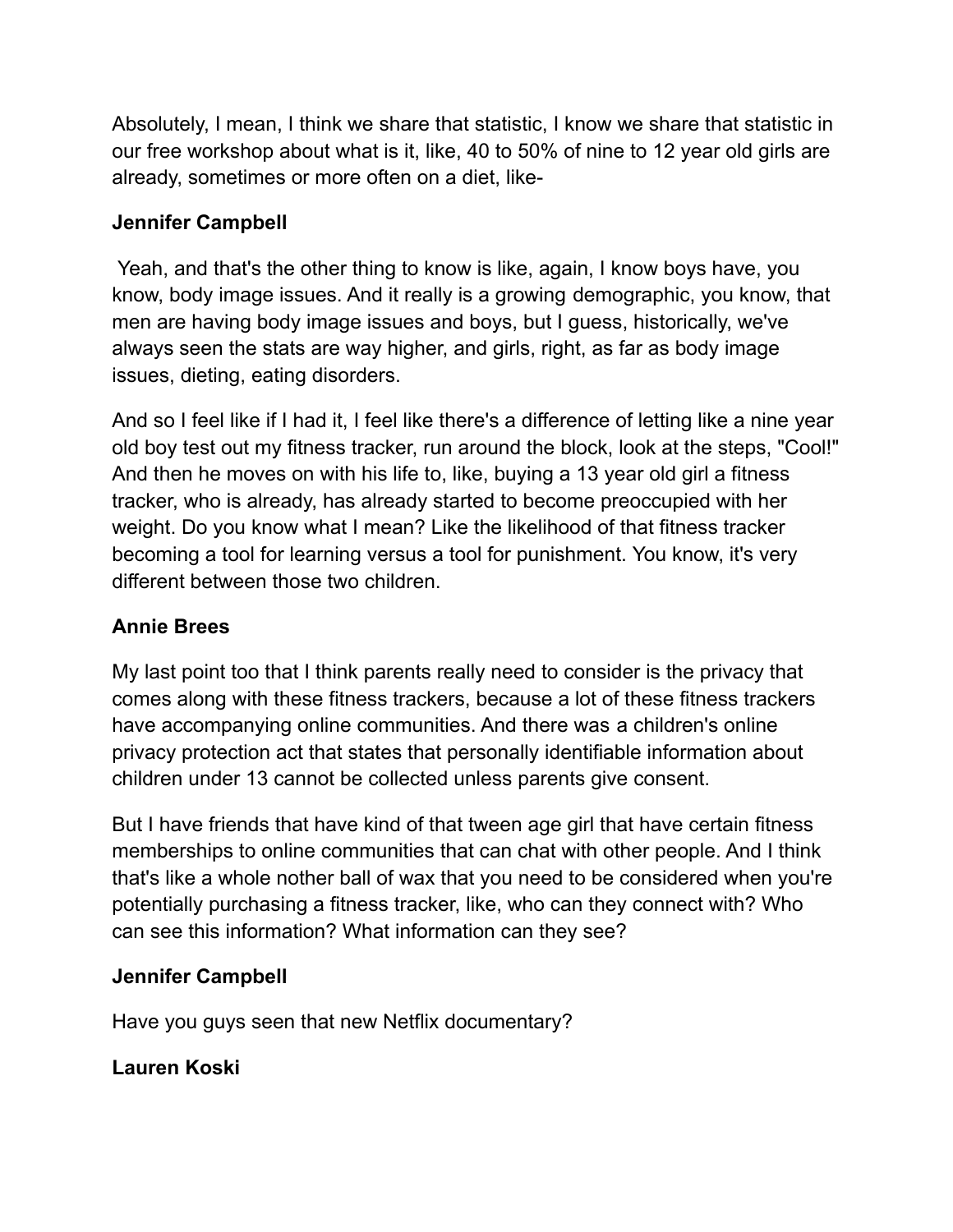Which one? Can you be more specific?

# **Jennifer Campbell**

It's on my home screen every time I log in. And so my husband and I started watching it the other night. And I didn't, we didn't get too far in it. But it was very interesting. And I'm going to pick it up. It's all about data collection, and how apps collect data from us, including, you know, the big ones like Facebook, but also-

### **Annie Brees**

Like the face app, the whole conspiracy kind of age, the one that was making everyone older. Yeah, it was like super popular recently.

### **Jennifer Campbell**

Oh, yeah. I mean, who knows? Right? Like, they are collecting that data, and they're selling it? Yeah. And that's what people don't understand, actually, just because we're a little bit in the tech world. And, and I used to work for a tech companies I I know a little bit more. And when you, nothing is free? Nothing. Absolutely nothing is free. And when you are using an app, even if you're paying for it. I mean, who reads the terms and conditions, let's get real here.

On the front end, you are doing this, you know, whatever purpose this app has, if it's a game or whatever, on the back end, they are collecting data from you, your behavior. So and yeah, so they're tracking your behavior, and they're selling that. And so I would be interested in knowing what, you know, if these apps, these fitness trackers and the accompanying apps if you know, we don't know what's going on there.

What data are they collecting, as you said Annie, and who are they selling it to? It's called The Great Hack. That's what the, that's what the documentary is called? Yeah, so we were just like my husband, I were like, "Whoa, like it made us want to delete all of our apps on our phone."

### **Lauren Koski**

I was just gonna say, don't tell my husband because he will break his phone and throw it in the garbage.

### **Annie Brees**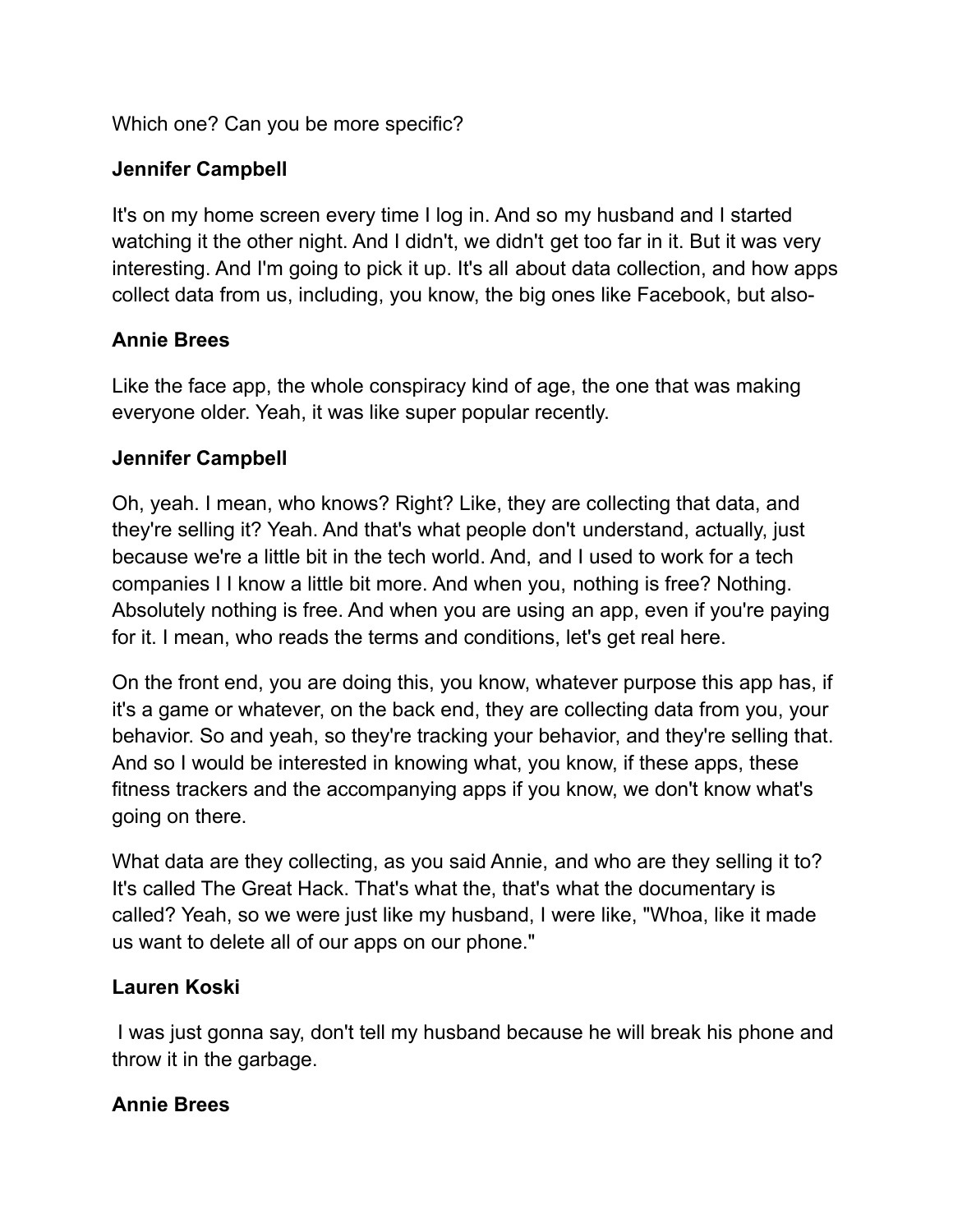But all jokes aside, though, it is, not that you're joking. But Lauren was joking about, oh, maybe she wasn't? I don't know. I think it's something to consider that, you know, and also, I mean, honestly, not to, you know, alarm anyone, but from a predatory standpoint, you know, like, who are they connected with on the other side of that screen, their watch, that app or whatever, you know, and I think the way it works with some of them is you have like an interface on your watch. But then you have an app to support that. And so then parents can see their kids stats, and you can choose what controls or whatever you give to your kid, but it's just something to consider, like, how much freedom do you want to give your kid and again, it's, it's probably dependent on their age and their maturity and the kid. So yeah.

### **Jennifer Campbell**

I think too, it's important to understand that there's other ways to get to your goal of increasing your child's movement, right? So that's, and that's something that hasn't even dawned on a lot of adults yet, like, you know, when they think about fitness, or getting healthier or losing weight, there's one way in their mind, and it's usually the most extreme thing they can think of, right, so they need to get back into that diet, or get back into that exercise program that they have tried to do a million times and failed, because it's just not sustainable. And so fitness trackers could be a part of that, if that's kind of been your history.

So then when you look at your child, and you want your child to be healthier, change their eating habits, change their movement habits, your brain just might go to the same place to you know, and it's so when you see these fitness trackers, the first thing could be, "Oh, this is great if I could get my kid on this." But if you can exercise caution, or just zoom out a bit and think, are there better ways of achieving this goal I have of increasing my child's movement. And for me, I thought there are, first of all, I personally am not worried about my children's daily movement. But if I were I have many different tools for accomplishing that outside of using a tracker or a reward system.

# **Annie Brees**

And I think, kind of along the same lines, both adults and kids, is when we're thinking of how, so you know, I'm guessing if you're listening to this, and you're considering getting a fitness tracker for your kid, you're probably wanting to increase their movement. That's, the majority of the time, that's why parents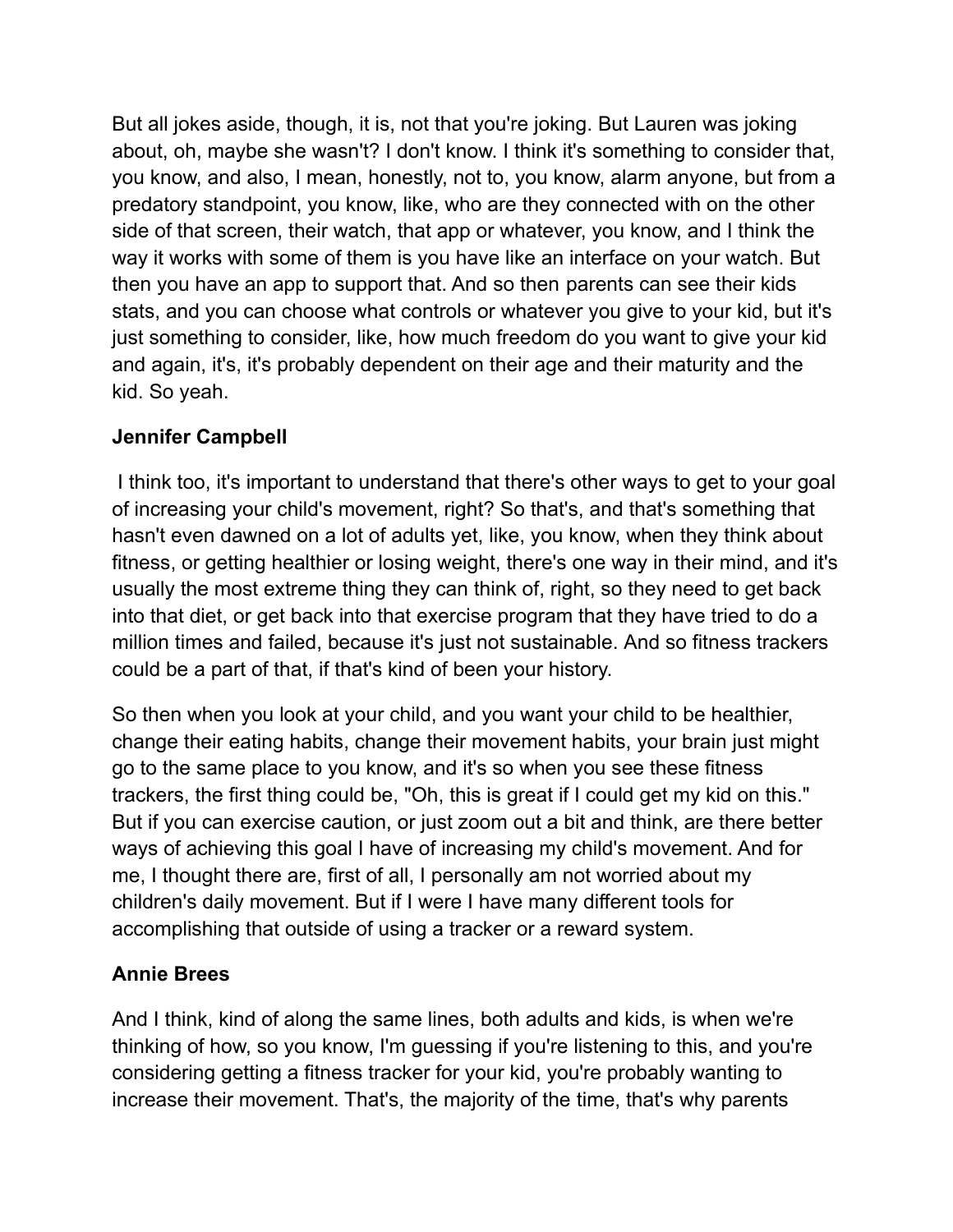would consider something like this. And whether you're an adult or a kid, you can, it's so easy just to do what everyone else is doing. Everyone else has a Fitbit, everyone else has an Apple Watch. Everyone else has, you know, like, my kids five other friends have this fitness tracker. And like you said, it's smart, Jen, to have just a buffer, like, just, like, pause, like, consider all aspects.

# **Jennifer Campbell**

There's a kid at my son's school. I don't think he's there anymore. He was there last year. And he would come out after school every day, take an iPad out of his backpack and sit down in the school yard and start playing on his iPad. So of course, my son thinks this is the coolest thing, right? And all these kids would surround this kid with the iPad. And he was so cool, because he had an iPad. And so of course my kids are going "We want an iPad." And I'm, and you know, we have a family iPad. My kids don't have iPads, individual iPads yet. I don't know. Never say never. I don't know if we'll ever go there and no judgment to anyone whose kid does have an iPad, but I was like, "No." Do you know what I mean? Like it was just, it's that, like, bandwagon thing like, which we know parents are very susceptible to.

### **Annie Brees**

Adults are. Like, "Oh my gosh, all my friends are joining this gym or they're jumping on this diet. They're doing this thing," like, oh, or if even when we're shopping, like, "It's on sale. Okay, you're buying it? Okay, I'll get it too I don't want to miss out."

### **Jennifer Campbell**

Like, yeah.

### **Lauren Koski**

Or even just like know, your kid asks enough times, and you're maybe like-

### **Jennifer Campbell**

"You're worn down."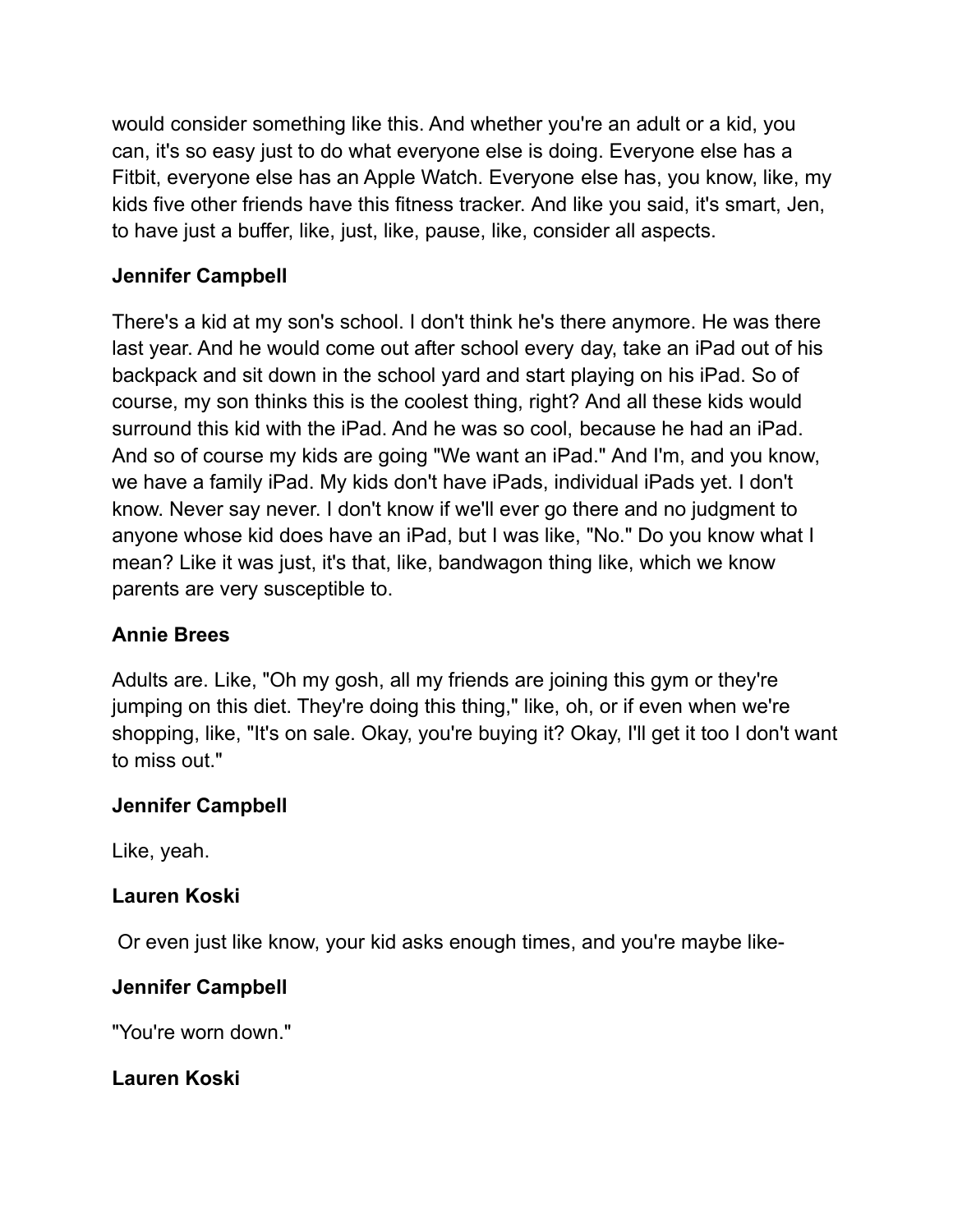Yeah, I don't want to say, "I don't want to hear you ask any more."

# **Annie Brees**

Fine, just take it.

### **Jennifer Campbell**

Which is part of marketing to kids, for companies, like they put this stuff, that's why there's stuff at the checkout. And you know, and that's why there's stuff when we walk into Costco because they know, I mean, people don't understand that there's enormous strategy around this stuff, product placement, so they know where to put things so that kids ask you and ask you and ask you until eventually you're just worn down and you just buy it, you know what I mean?

### **Annie Brees**

And then you give it to them, and then they break it within two weeks. That's what would happen in our house. Well, okay, I think we covered a lot of great points to consider, you know, we don't have a definitive answer for you, it's going to be dependent on your kid and your relationship with it and their relationship with, what you would think their prediction of the relationship would be but hopefully we gave you some food for thought on what this could potentially turn into, the harmful downsides of what this potentially could turn into and help you pause a little bit more before you-

### **Jennifer Campbell**

And know, like, as always, no judgment if you are using a fitness tracker with your kids and your kids love it and you guys find it to be a really positive thing for your family. We totally get gray area, nuance, what's right for one family isn't always right for the next. We use, we got really into Pokemon Go a couple years ago. Do you guys remember when Pokemon GO was big? Yeah, so that was sort of a combination of tech and movement. And that was sort of like a reward system because we would go out and, you know, they're looking for Poke things to battle. And there's a new Harry Potter one now, I don't know if you guys have started using that.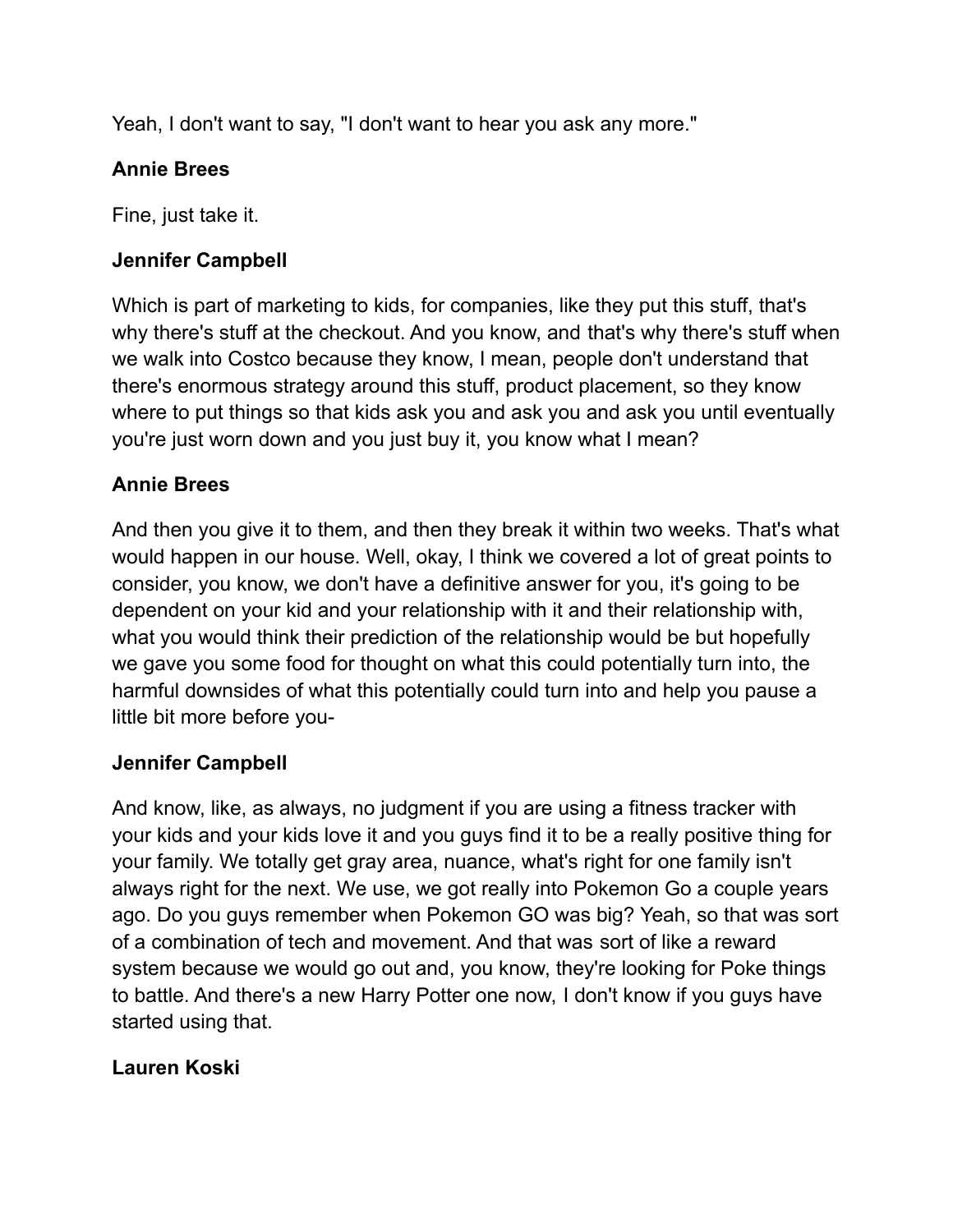Uh uh.

# **Annie Brees**

No.

# **Jennifer Campbell**

Oh, so it's like a Harry Potter walking game where you can, I haven't played it yet but I actually think that would be great for our family, we would really enjoy that. But I do remember when the Pokemon Go one came out there was that kind of backlash amongst whether it was fitness or parenting community saying like, "Oh, get kids off screens already. Like, you know, when they're outside, they should be outside". And so, you know, I felt that and I felt that judgment, but we found it to be really fun and positive and it's moved on. We've moved on from it. I don't, we don't even have the app anymore. But so, like, I get that sometimes it's just different for your family. And it's not a negative thing. And yeah.

# **Annie Brees**

Yeah. So in true to Balance365 life form, do what works for you.

### **Jennifer Campbell**

Yeah.

### **Annie Brees**

And we'll be here in the meantime to give you some points to consider in the process, right? Yo help you discern what's best for you.

### **Lauren Koski**

Yes.

### **Annie Brees**

Awesome. Good topic, ladies. Thanks for joining us.

### **Jennifer Campbell**

Yeah.